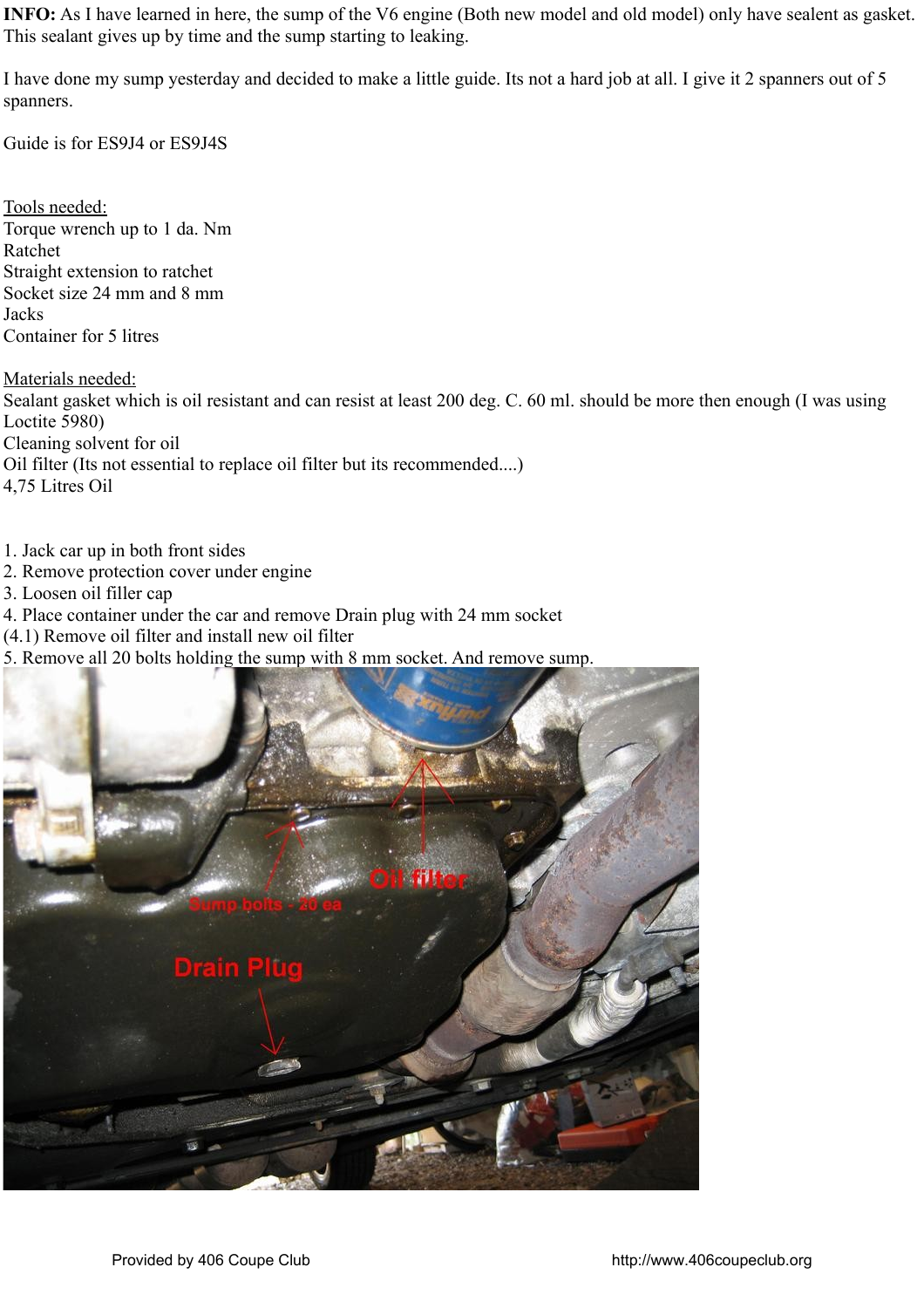6. Now let it completely drain so there is no oil dripping. While waiting clean the oil screen by pulling it down. After cleaning install again.



7. Now the most important job! CLEANING of the sump and block. There must be no traces of oil or old sealant where the new sealant are going to be. Take you time and clean properly.

8. Apply the sealant on the sump (Marked red on picture)